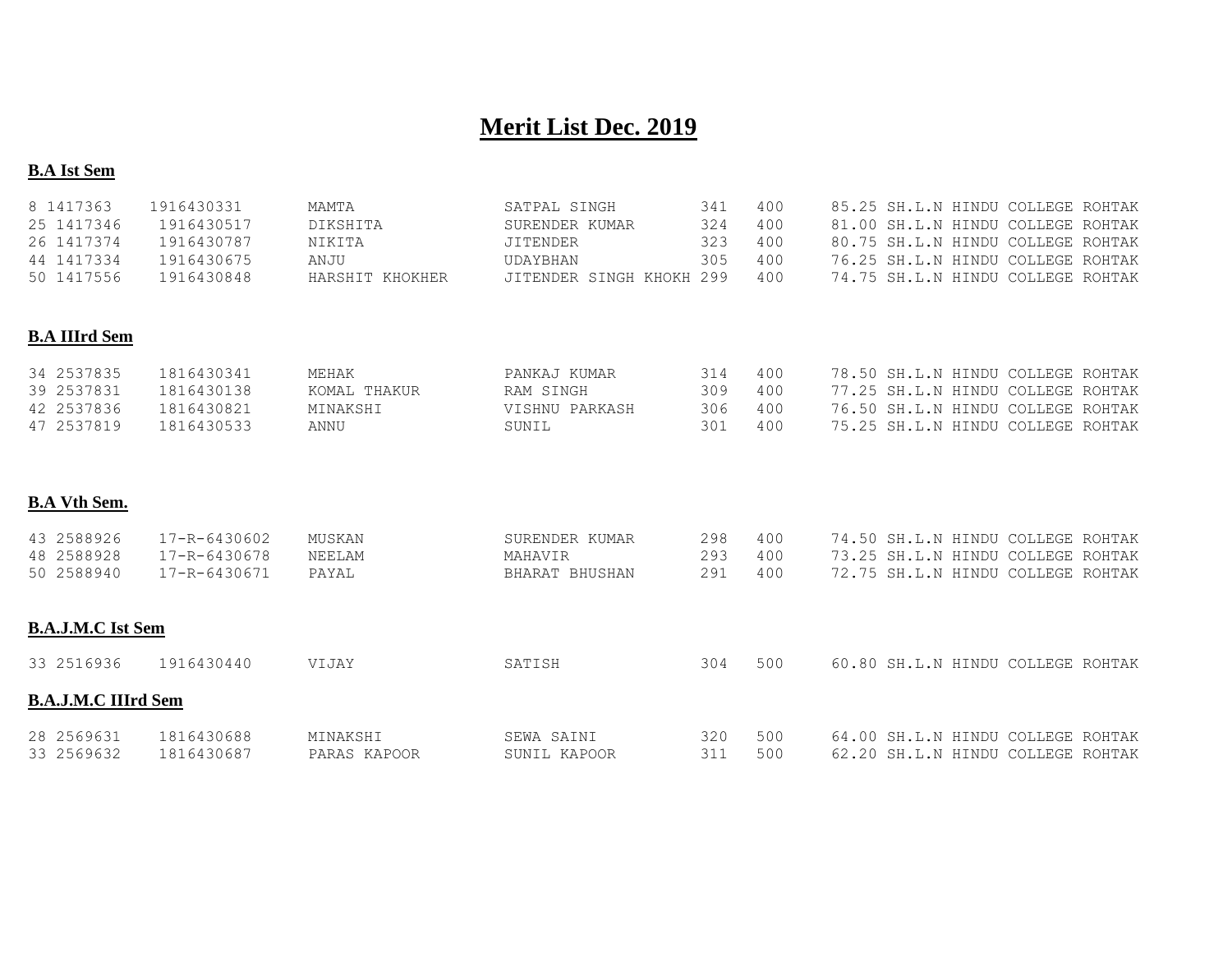|--|

| 45 3405335                                                                      | 1916430470                                                                       | RAVLEEN KAUR                                                                   | SUDARSHAN SINGH                                                                    | 417                                    | 600                                    | 69.50 SH.L.N HINDU COLLEGE ROHTAK                                                                                                                                                                                          |
|---------------------------------------------------------------------------------|----------------------------------------------------------------------------------|--------------------------------------------------------------------------------|------------------------------------------------------------------------------------|----------------------------------------|----------------------------------------|----------------------------------------------------------------------------------------------------------------------------------------------------------------------------------------------------------------------------|
| <b>B.B.A IIIrd Sem</b>                                                          |                                                                                  |                                                                                |                                                                                    |                                        |                                        |                                                                                                                                                                                                                            |
| 38 3411562                                                                      | 1816430736                                                                       | LAVYA                                                                          | MANOJ                                                                              | 439                                    | 600                                    | 73.17 SH.L.N HINDU COLLEGE ROHTAK                                                                                                                                                                                          |
| <b>B.B.A Vth Sem</b>                                                            |                                                                                  |                                                                                |                                                                                    |                                        |                                        |                                                                                                                                                                                                                            |
| 27 3416811<br>36 3416825<br>50 3416812                                          | 17-R-6430139<br>17-R-6430138<br>17-R-6430126                                     | ANJALI KUMARI<br>VISHNU<br>AJAY KUMAR                                          | ANAND KISHORE MISHRA 511<br>SUBHASH CHAND<br>PARVEEN KUMAR                         | 502<br>488                             | 700<br>700<br>700                      | 73.00 SH.L.N HINDU COLLEGE ROHTAK<br>71.71 SH.L.N HINDU COLLEGE ROHTAK<br>69.71 SH.L.N HINDU COLLEGE ROHTAK                                                                                                                |
| <b>B.Com IIIrd Sem</b>                                                          |                                                                                  |                                                                                |                                                                                    |                                        |                                        |                                                                                                                                                                                                                            |
| 5 2550717<br>26 2550803                                                         | 1816430270<br>1816430327                                                         | GARIMA<br>SACHIN                                                               | RAMESH KUMAR<br>SURESH KUMAR                                                       | 485<br>458                             | 600<br>600                             | 80.83 SH.L.N HINDU COLLEGE ROHTAK<br>76.33 SH.L.N HINDU COLLEGE ROHTAK                                                                                                                                                     |
| <b>B.Com Vth Sem</b>                                                            |                                                                                  |                                                                                |                                                                                    |                                        |                                        |                                                                                                                                                                                                                            |
| 2 2601643<br>11 2601501<br>13 2601517<br>25 2601519<br>40 2601559               | 17-R-6430200<br>17-R-6430194<br>17-R-6430179<br>17-R-6430177<br>17-R-6430182     | YASH MAKHIJA<br>ALKA<br><b>GEETA</b><br>IKNOOR KAUR<br>YASHINA                 | JANKI DASS<br>REGHUNATH<br><b>ASHOK KUMAR</b><br>CHARANJIT SINGH<br>ASHOK KUMAR    | 491<br>474<br>472<br>458<br>443        | 600<br>600<br>600<br>600<br>600        | 81.83 SH.L.N HINDU COLLEGE ROHTAK<br>79.00 SH.L.N HINDU COLLEGE ROHTAK<br>78.67 SH.L.N HINDU COLLEGE ROHTAK<br>76.33 SH.L.N HINDU COLLEGE ROHTAK<br>73.83 SH.L.N HINDU COLLEGE ROHTAK                                      |
| <b>B.Com (Hons.) Ist Sem</b>                                                    |                                                                                  |                                                                                |                                                                                    |                                        |                                        |                                                                                                                                                                                                                            |
| 1 2512076<br>14 2512090<br>15 2512091<br>18 2512080<br>21 2512106<br>25 2512074 | 1916430111<br>1916430096<br>1916430077<br>1916430046<br>1916430093<br>1916430084 | GARIMA ARORA<br>TANISHA<br>YASHIKA KHANNA<br>KAJAL<br><b>GULSHAN</b><br>DIKSHA | LOVELY KUMAR<br>PURANCHAND<br>SANJAY KHANNA<br>PARVEEN<br>SURENDER PAL<br>SURENDER | 556<br>506<br>505<br>498<br>495<br>489 | 650<br>650<br>650<br>650<br>650<br>650 | 85.54 SH.L.N HINDU COLLEGE ROHTAK<br>77.85 SH.L.N HINDU COLLEGE ROHTAK<br>77.69 SH.L.N HINDU COLLEGE ROHTAK<br>76.62 SH.L.N HINDU COLLEGE ROHTAK<br>76.15 SH.L.N HINDU COLLEGE ROHTAK<br>75.23 SH.L.N HINDU COLLEGE ROHTAK |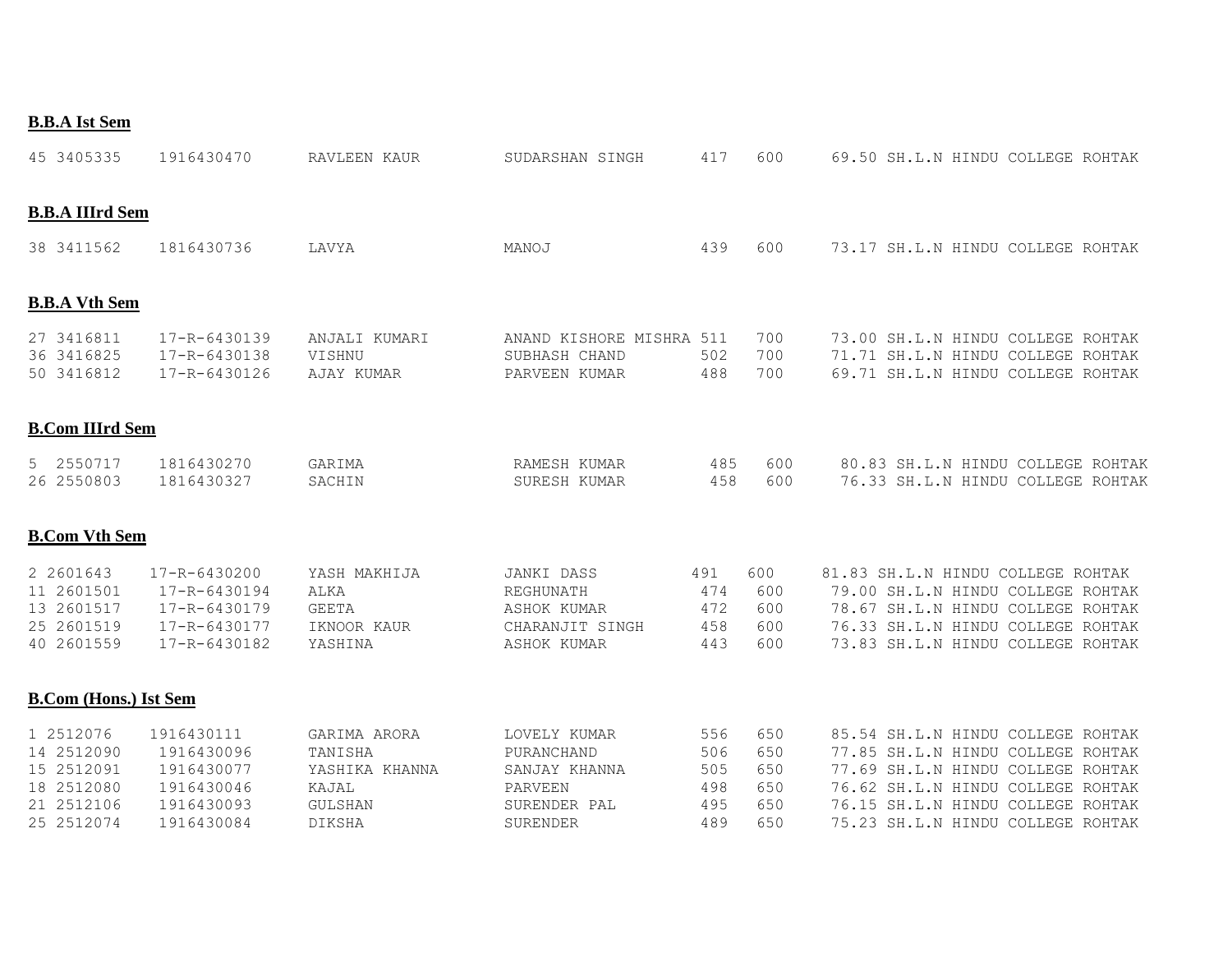| 28 2512082                     |              |                     |                          |     |     |  |                                   |  |
|--------------------------------|--------------|---------------------|--------------------------|-----|-----|--|-----------------------------------|--|
|                                | 1916430057   | MAMTA               | <b>JITENDER</b>          | 485 | 650 |  | 74.62 SH.L.N HINDU COLLEGE ROHTAK |  |
| 31 2512077                     | 1916430056   | GOURI               | PANKAJ KUMAR             | 482 | 650 |  | 74.15 SH.L.N HINDU COLLEGE ROHTAK |  |
| 34 2512129                     | 1916430060   | SANJANA             | RAJENDER                 | 479 | 650 |  | 73.69 SH.L.N HINDU COLLEGE ROHTAK |  |
| 35 2512081                     | 1916430102   | KHUSHBOO            | OM PARKASH               | 477 | 650 |  | 73.38 SH.L.N HINDU COLLEGE ROHTAK |  |
| 38 2512075                     | 1916430095   | DIVYA LUTHRA        | SUNIL KUMAR              | 474 | 650 |  | 72.92 SH.L.N HINDU COLLEGE ROHTAK |  |
| 38 2512088                     | 1916430101   | SAKSHI              | MADAN LAL                | 474 | 650 |  | 72.92 SH.L.N HINDU COLLEGE ROHTAK |  |
| 39 2512089                     | 1916430087   | SEEMA               | BIJENDER KUMAR           | 473 | 650 |  | 72.77 SH.L.N HINDU COLLEGE ROHTAK |  |
| 40 2512079                     | 1916430061   | ISHITA BHATLA       | BHUPENDER SINGH          | 472 | 650 |  | 72.62 SH.L.N HINDU COLLEGE ROHTAK |  |
| 46 2512083                     | 1916430073   | MUSKAN GUPTA        | UMESH GUPTA              | 466 | 650 |  | 71.69 SH.L.N HINDU COLLEGE ROHTAK |  |
| 49 2512072                     | 1916430901   | AISH                | DHEERAJ                  | 463 | 650 |  | 71.23 SH.L.N HINDU COLLEGE ROHTAK |  |
| <b>B.Com (Hons.) IIIrd Sem</b> |              |                     |                          |     |     |  |                                   |  |
| 13 2554076                     | 1816430089   | YUKTA DUDEJA        | SANJAY KUMAR DUDEJA 526  |     | 650 |  | 80.92 SH.L.N HINDU COLLEGE ROHTAK |  |
| 17 2554069                     | 1816430122   | RIDHI               | BHARAT BHUSHAN HURIA 518 |     | 650 |  | 79.69 SH.L.N HINDU COLLEGE ROHTAK |  |
| 20 2554082                     | 1816430124   | ARCHIT              | VIVEK JUNEJA             | 514 | 650 |  | 79.08 SH.L.N HINDU COLLEGE ROHTAK |  |
| 21 2554064                     | 1816430115   | MUSKAN ARORA        | ASHOK                    | 513 | 650 |  | 78.92 SH.L.N HINDU COLLEGE ROHTAK |  |
| 23 2554057                     | 1816430103   | HARSHITA DHAMIJA    | SURINDER SINGH DHAMI 511 |     | 650 |  | 78.62 SH.L.N HINDU COLLEGE ROHTAK |  |
| 25 2554058                     | 1816430092   | JAGRITI             | NARENDER NARANG          | 508 | 650 |  | 78.15 SH.L.N HINDU COLLEGE ROHTAK |  |
| 29 2554083                     | 1816430073   | ARIHANT             | DEEPAK JAIN              | 504 | 650 |  | 77.54 SH.L.N HINDU COLLEGE ROHTAK |  |
| 34 2554067                     | 1816430131   | PALAK               | RAJNEESH                 | 499 | 650 |  | 76.77 SH.L.N HINDU COLLEGE ROHTAK |  |
| 37 2554109                     | 1816430072   | RITIK               | SATISH KUMAR             | 496 | 650 |  | 76.31 SH.L.N HINDU COLLEGE ROHTAK |  |
| 37 2554068                     | 1816430074   | PALAK               | JOGINDER PAL             | 496 | 650 |  | 76.31 SH.L.N HINDU COLLEGE ROHTAK |  |
| 41 2554063                     | 1816430069   | MEGHA               | SANJAY BAJAJ             | 492 | 650 |  | 75.69 SH.L.N HINDU COLLEGE ROHTAK |  |
| 46 2554074                     | 1816430132   | TEJASWANI           | KASHMIRI LAL             | 487 | 650 |  | 74.92 SH.L.N HINDU COLLEGE ROHTAK |  |
| 48 2554056                     | 1816430127   | HARSH               | RAKESH KUMAR             | 484 | 650 |  | 74.46 SH.L.N HINDU COLLEGE ROHTAK |  |
| <b>B.Com (Hons.) Vth Sem</b>   |              |                     |                          |     |     |  |                                   |  |
| 15 2605070                     | 17-R-6430104 | MUSKAN RATRA        | RAJ KUMAR RATRA          | 513 | 650 |  | 78.92 SH.L.N HINDU COLLEGE ROHTAK |  |
| 18 2605069                     | 17-R-6430051 | MUSKAN              | NARENDER KATYAL          | 509 | 650 |  | 78.31 SH.L.N HINDU COLLEGE ROHTAK |  |
| 19 2605067                     | 17-R-6430076 | <b>JASLEEN KAUR</b> | KIRPAL SINGH             | 508 | 650 |  | 78.15 SH.L.N HINDU COLLEGE ROHTAK |  |
| 23 2605094                     | 17-R-6430110 | DINESH              | SOM NATH                 | 503 | 650 |  | 77.38 SH.L.N HINDU COLLEGE ROHTAK |  |
| 29 2605130                     | 17-R-6430065 | SUMIT MITTAL        | MAHAVIR MITTAL           | 497 | 650 |  | 76.46 SH.L.N HINDU COLLEGE ROHTAK |  |
| 32 2605106                     | 17-R-6430108 | MAYANK PASRIJA      | SANJEEV PASRIJA          | 494 | 650 |  | 76.00 SH.L.N HINDU COLLEGE ROHTAK |  |
| 41 2605063                     | 17-R-6430961 | CHASHIKA PUNIYANI   | VIPIN PUNIYANI           | 485 | 650 |  | 74.62 SH.L.N HINDU COLLEGE ROHTAK |  |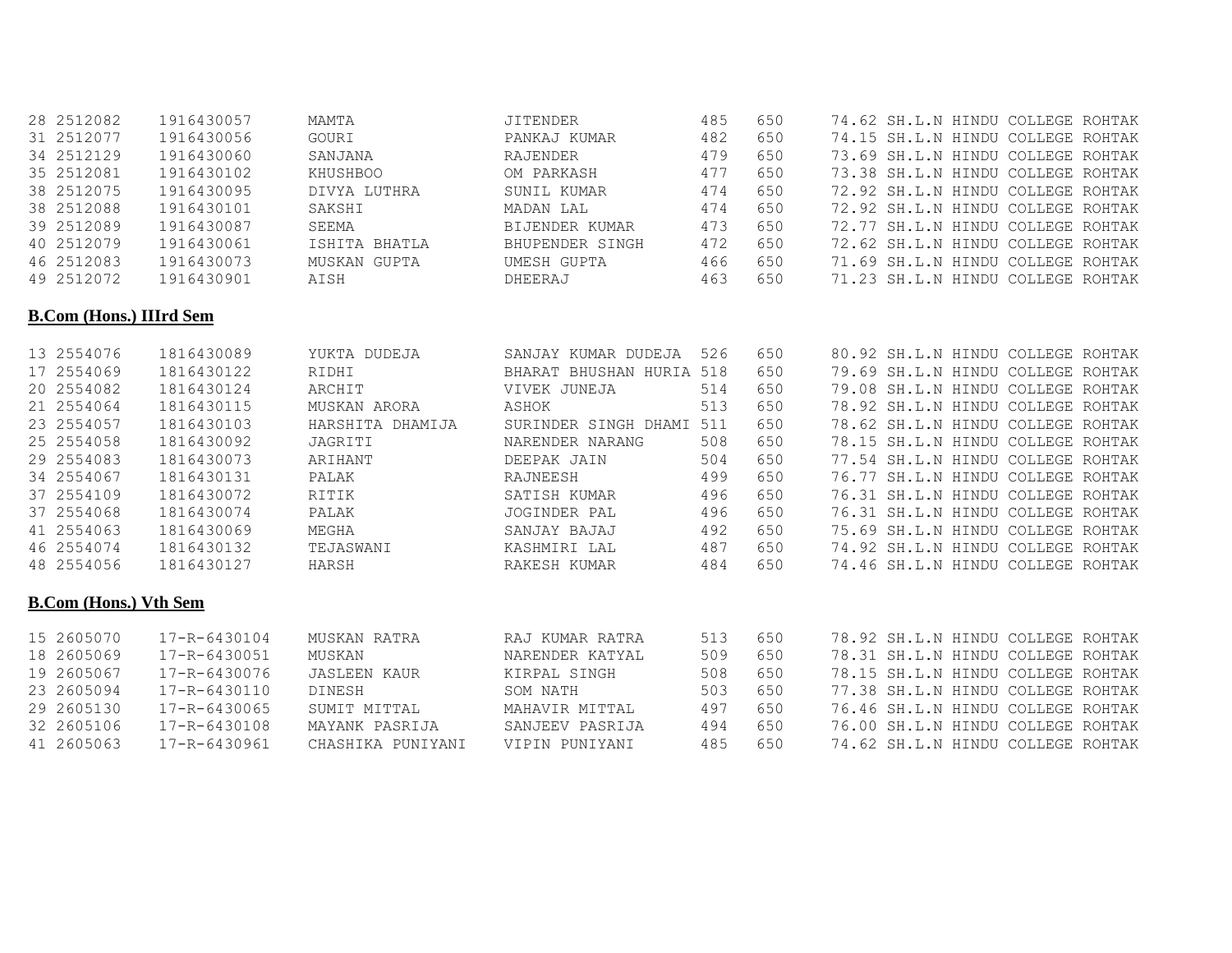#### **B.Com Voc. Vth Sem**

| 4 2606754              | 17-R-6430382 | MAHIMA            | <b>BALKISHAN</b>         | 472 | 600 | 78.67 SH.L.N HINDU COLLEGE ROHTAK |
|------------------------|--------------|-------------------|--------------------------|-----|-----|-----------------------------------|
| 6 2606753              | 17-R-6430384 | KAJAL             | SWAMI NATH               | 465 | 600 | 77.50 SH.L.N HINDU COLLEGE ROHTAK |
| 12 2606759             | 17-R-6430388 | RUSHALI GULATI    | KRISHAN GULATI           | 457 | 600 | 76.17 SH.L.N HINDU COLLEGE ROHTAK |
| 20 2606760             | 17-R-6430389 | SAKSHI            | GIRDHARI LAL             | 444 | 600 | 74.00 SH.L.N HINDU COLLEGE ROHTAK |
| 22 2606756             | 17-R-6430391 | NEETU             | MADAN JHA                | 442 | 600 | 73.67 SH.L.N HINDU COLLEGE ROHTAK |
| 33 2606755             | 17-R-6430387 | MANSI SAINI       | RAM DASS SAINI           | 425 | 600 | 70.83 SH.L.N HINDU COLLEGE ROHTAK |
| 38 2606761             | 17-R-6430381 | SIMRAN            | AZAD                     | 420 | 600 | 70.00 SH.L.N HINDU COLLEGE ROHTAK |
| 39 2606751             | 17-R-6430383 | JYOTI             | SURINDER                 | 419 | 600 | 69.83 SH.L.N HINDU COLLEGE ROHTAK |
| 40 2606758             | 17-R-6430385 | RITIKA            | NARESH KUMAR             | 416 | 600 | 69.33 SH.L.N HINDU COLLEGE ROHTAK |
| 42 2606757             | 17-R-6430386 | POOJA DESHWAL     | SURESH KUMAR DESHWAL 414 |     | 600 | 69.00 SH.L.N HINDU COLLEGE ROHTAK |
| 47 2606752             | 17-R-6430390 | JYOTI             | JAI BHAGWAN              | 409 | 600 | 68.17 SH.L.N HINDU COLLEGE ROHTAK |
| <b>B.C.A Ist Sem</b>   |              |                   |                          |     |     |                                   |
| 29 4306413             | 1916430515   | NISHA             | AMARJEET                 | 385 | 500 | 77.00 SH.L.N HINDU COLLEGE ROHTAK |
| 34 4306434             | 1916430494   | MAYANK            | PARVEEN KUMAR            | 380 | 500 | 76.00 SH.L.N HINDU COLLEGE ROHTAK |
| 39 4306435             | 1916430510   | MAYANK            | VIRENDER KUMAR           | 375 | 500 | 75.00 SH.L.N HINDU COLLEGE ROHTAK |
| <b>B.C.A IIIrd Sem</b> |              |                   |                          |     |     |                                   |
| 11 4312969             | 1816430700   | ASHWANI KUMAR     | YASHPAL BATRA            | 412 | 500 | 82.40 SH.L.N HINDU COLLEGE ROHTAK |
| 48 4312976             | 1816430702   | HIMANSHU          | MAHENDER                 | 374 | 500 | 74.80 SH.L.N HINDU COLLEGE ROHTAK |
| 49 4312961             | 1816430713   | DHAIRAYA          | SANJAY KUMAR WADHWA      | 373 | 500 | 74.60 SH.L.N HINDU COLLEGE ROHTAK |
| <b>B.C.A Vth Sem</b>   |              |                   |                          |     |     |                                   |
| 23 4318943             | 17-R-6430900 | PIYUSH SUNEJA     | KAPIL SUNEJA             | 394 | 500 | 78.80 SH.L.N HINDU COLLEGE ROHTAK |
| 29 4318945             | 17-R-6430920 | PRATEEK BUDHIRAJA | AJAY KUMAR               | 388 | 500 | 77.60 SH.L.N HINDU COLLEGE ROHTAK |
| 33 4318931             | 17-R-6430904 | SIMRAN            | SOHAN LAL                | 384 | 500 | 76.80 SH.L.N HINDU COLLEGE ROHTAK |
| 45 4318934             | 17-R-6430898 | CHIRAG VIRMANI    | RAVI VIRMANI             | 372 | 500 | 74.40 SH.L.N HINDU COLLEGE ROHTAK |
| <b>B.SC Ist SEM</b>    |              |                   |                          |     |     |                                   |
| 50 1430874             | 1916430183   | JAYATI            | RAVI KANT                | 396 | 500 | 79.20 SH.L.N HINDU COLLEGE ROHTAK |
| 50 1430881             | 1916430184   | RIDHI             | RAJEEV                   | 396 | 500 | 79.20 SH.L.N HINDU COLLEGE ROHTAK |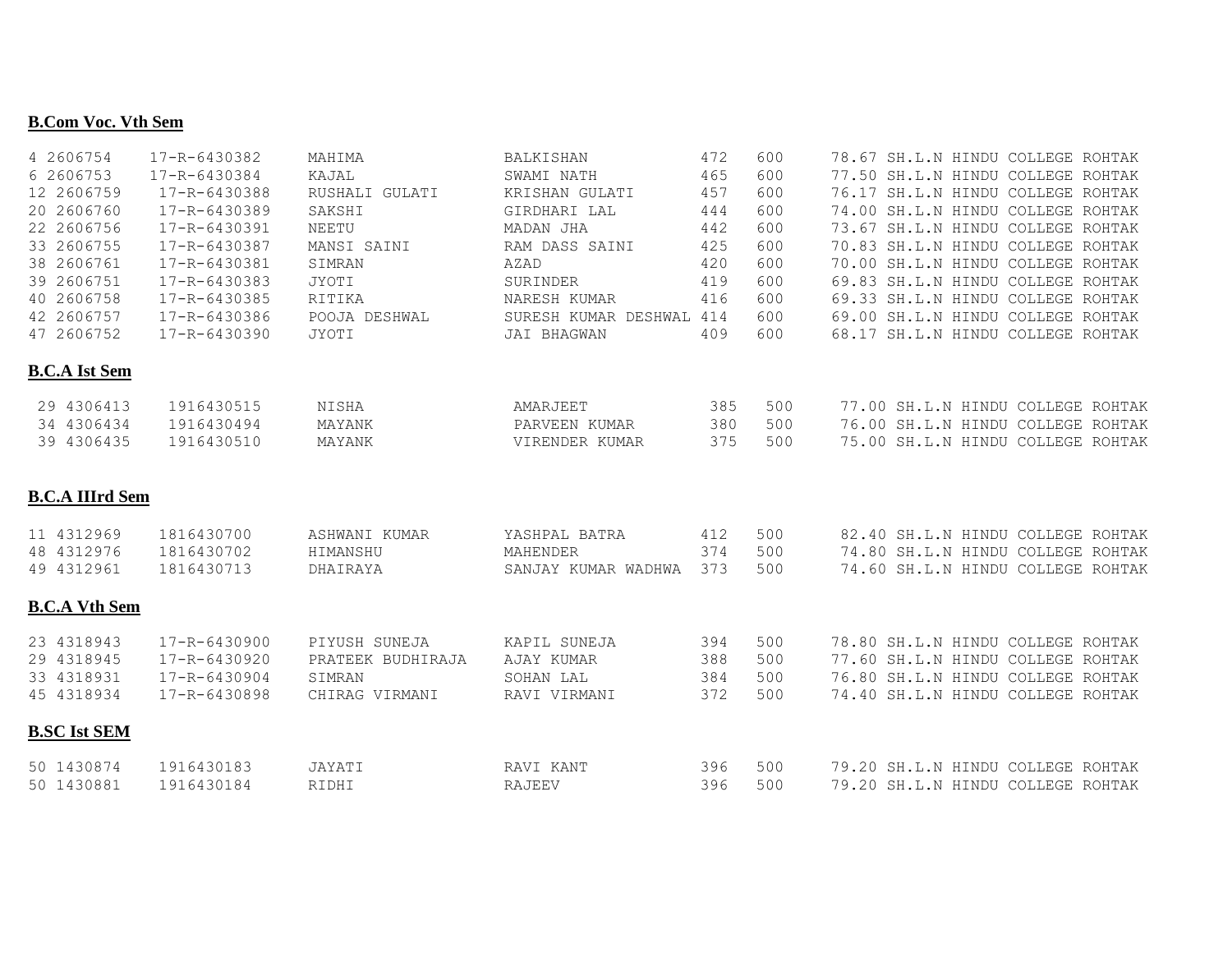### **B.SC IIIrd SEM**

| 13 2567281 | 1816430764                             | ARTI          | AZAD              | 443 | 500 | 88.60 SH.L.N HINDU COLLEGE ROHTAK |
|------------|----------------------------------------|---------------|-------------------|-----|-----|-----------------------------------|
| 40 2567300 | 1816430772                             | RAJNEESH      | TRIBHUVAN KUMAR   | 416 | 500 | 83.20 SH.L.N HINDU COLLEGE ROHTAK |
| 49 2567286 | 1816430767                             | NANDITA       | SANJAY KUMAR      | 407 | 500 | 81.40 SH.L.N HINDU COLLEGE ROHTAK |
|            | M.Com(Hons. 5 year Integrated) Ist Sem |               |                   |     |     |                                   |
| 8 1826604  | 1916430152                             | GEETIKA BEHAL | RAVI BEHAL        | 516 | 650 | 79.38 SH.L.N HINDU COLLEGE ROHTAK |
| 11 1826614 | 1916430162                             | ISHITA JAIN   | NEERAJ            | 504 | 650 | 77.54 SH.L.N HINDU COLLEGE ROHTAK |
| 18 1826616 | 1916430164                             | MANSI         | DEVRAJ            | 452 | 650 | 69.54 SH.L.N HINDU COLLEGE ROHTAK |
| 20 1826613 | 1916430161                             | KARINA        | LALIT KUMAR       | 447 | 650 | 68.77 SH.L.N HINDU COLLEGE ROHTAK |
| 30 1826615 | 1916430163                             | VANSH MALIK   | RAJESH MALIK      | 408 | 650 | 62.77 SH.L.N HINDU COLLEGE ROHTAK |
| 31 1826606 | 1916430154                             | RIYA          | KRISHAN LAL       | 404 | 650 | 62.15 SH.L.N HINDU COLLEGE ROHTAK |
| 33 1826617 | 1916430165                             | ARUN          | OM PARKASH SHARMA | 398 | 650 | 61.23 SH.L.N HINDU COLLEGE ROHTAK |
| 35 1826610 | 1916430158                             | DIKSHITA      | SANJAY            | 387 | 650 | 59.54 SH.L.N HINDU COLLEGE ROHTAK |
|            |                                        |               |                   |     |     |                                   |

### **M.Com(Hons. 5 year Integrated) 3rd Sem**

| 33 1826902<br>40 1826907<br>43 1826903                                           | 1816430002<br>1816430009<br>1816430007                                                 | GARIMA ARORA<br>HAPPY ANAND<br>BHAVNA SINDHWANI                  | MANISH ARORA<br>RAMESH ANAND<br>VIMAL SINDHWANI                             | 427<br>400<br>379                      | 650<br>650<br>650                      |  | 65.69 SH.L.N HINDU COLLEGE ROHTAK<br>61.54 SH.L.N HINDU COLLEGE ROHTAK<br>58.31 SH.L.N HINDU COLLEGE ROHTAK                                                                                                                |  |
|----------------------------------------------------------------------------------|----------------------------------------------------------------------------------------|------------------------------------------------------------------|-----------------------------------------------------------------------------|----------------------------------------|----------------------------------------|--|----------------------------------------------------------------------------------------------------------------------------------------------------------------------------------------------------------------------------|--|
| M.A (HIndi) Ist Sem                                                              |                                                                                        |                                                                  |                                                                             |                                        |                                        |  |                                                                                                                                                                                                                            |  |
| 19 1809111<br>37 1809104<br>49 1809109                                           | 1916430145<br>13-VCRRR-0080<br>$13 - SJKCK - 0118$                                     | ASHA RANI<br>RAM PARTAP<br>MONIKA KUMARI                         | ASHOK KUMAR<br>JAI BHAGWAN<br>SATYWAN SINGH                                 | 358<br>340<br>327                      | 500<br>500<br>500                      |  | 71.60 SH.L.N HINDU COLLEGE ROHTAK<br>68.00 SH.L.N HINDU COLLEGE ROHTAK<br>65.40 SH.L.N HINDU COLLEGE ROHTAK                                                                                                                |  |
| M.A (Hindi) IIIrd Sem                                                            |                                                                                        |                                                                  |                                                                             |                                        |                                        |  |                                                                                                                                                                                                                            |  |
| 17 1811117<br>29 1811103<br>33 1811104<br>34 1811122<br>36 1811111<br>48 1811106 | 1816430049<br>$09 - DEVB - 87$<br>1816430038<br>1816430053<br>1816430045<br>1816430041 | <b>BHARTI</b><br>MENAKSHI<br>KAVITA<br>SUSHMA<br>MANISHA<br>RAVI | BANSI<br>SUBE SINGH<br>MAHA SINGH<br>PARKASH<br>CHATUR SINGH<br>ANOOP SINGH | 417<br>404<br>400<br>399<br>397<br>385 | 600<br>600<br>600<br>600<br>600<br>600 |  | 69.50 SH.L.N HINDU COLLEGE ROHTAK<br>67.33 SH.L.N HINDU COLLEGE ROHTAK<br>66.67 SH.L.N HINDU COLLEGE ROHTAK<br>66.50 SH.L.N HINDU COLLEGE ROHTAK<br>66.17 SH.L.N HINDU COLLEGE ROHTAK<br>64.17 SH.L.N HINDU COLLEGE ROHTAK |  |